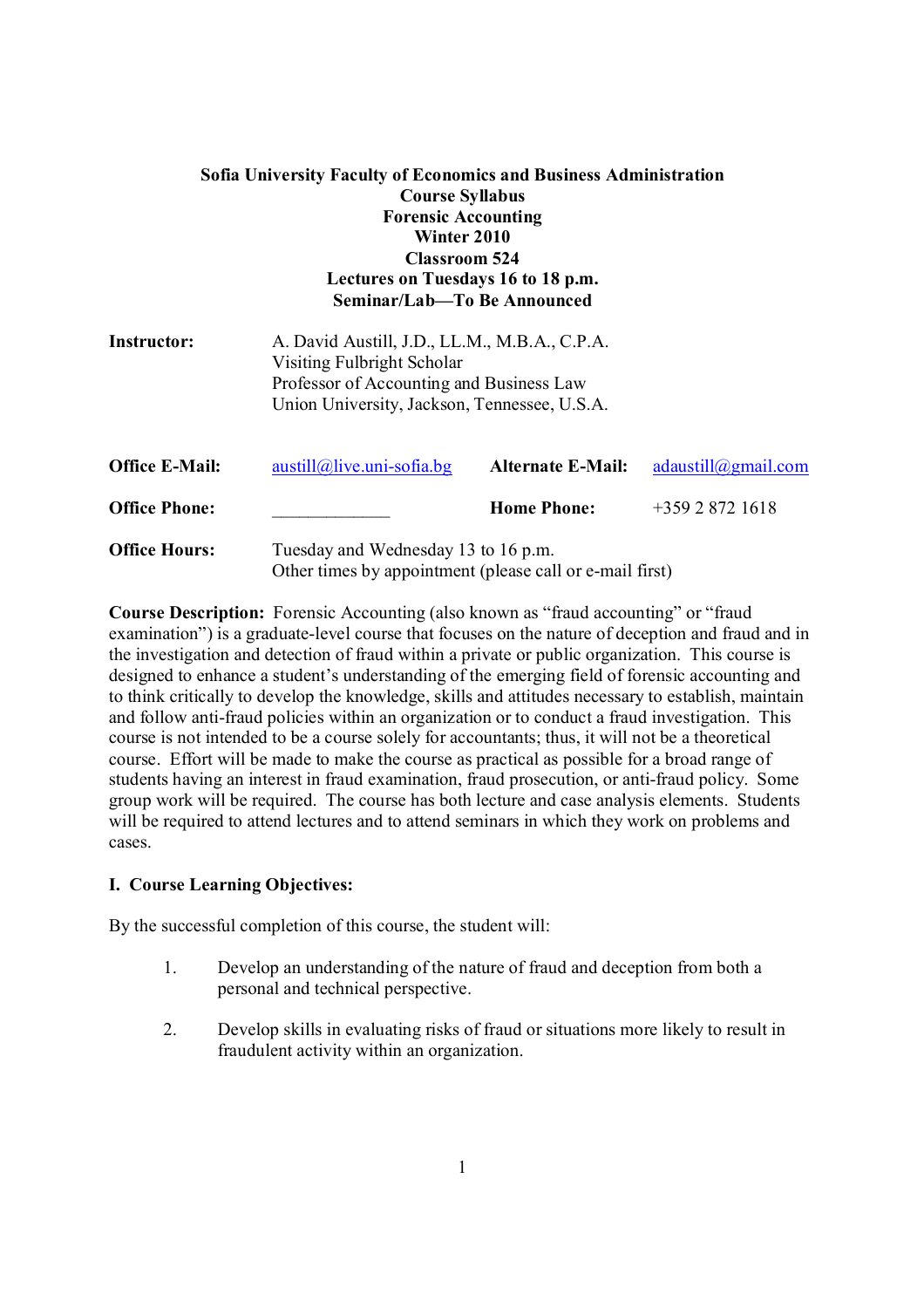- 3. Develop an understanding of internal accounting controls, why they are important in preventing fraud, and how the lack of such controls create an atmosphere conducive to fraud.
- 4. Develop an understanding of and experience in using some important and common evaluative methods used in fraud investigation to assess whether there is a heightened likelihood of fraud.
- 5. Develop business decision-making and problem-solving skills through the use of problems and cases.
- 6. Survey financial ratios and other tools for financial statement analysis in searching for financial statement irregularities.
- 7. Learn about the roles of persons or groups involved in fraud investigation, fraud prevention, anti-fraud policy development, and fraud prosecution.
- 8. Understand particular areas where fraud commonly occurs and learn specific fraud detection methods for those situations.
- 9. Learn how computers are used to commit fraud or to detect fraud.
- 10. Understand the nature of fraud prosecutions, the legal process for fraud prosecutions, and how to maintain and safeguard evidence for prosecution.
- 11. Understand the nature of fraud examination and the interviewing process in gathering and evaluating evidence.
- 12. Apply the knowledge, tools and methods of fraud detection to a practical case.
- 13. Learn about the role of the Association of Certified Fraud Examiners in promoting the field of forensic accounting.

## **III. Format:**

# **Format**:

Forensic Accounting will be a new course for all students, but it will require only a basic understanding of the accounting process and financial statements. The graduate student will not need to be an accountant to perform well in the course. It is recommended, however, that nonaccountants with little knowledge of accounting find a study partner who has a good knowledge of accounting and financial statements. The format for the course is basically lecture, but there will be regular seminar meetings in which the fraud examination principles are applied through case studies. From time-to-time the professor will require the students to work an assignment from the textbook for discussion at the next class.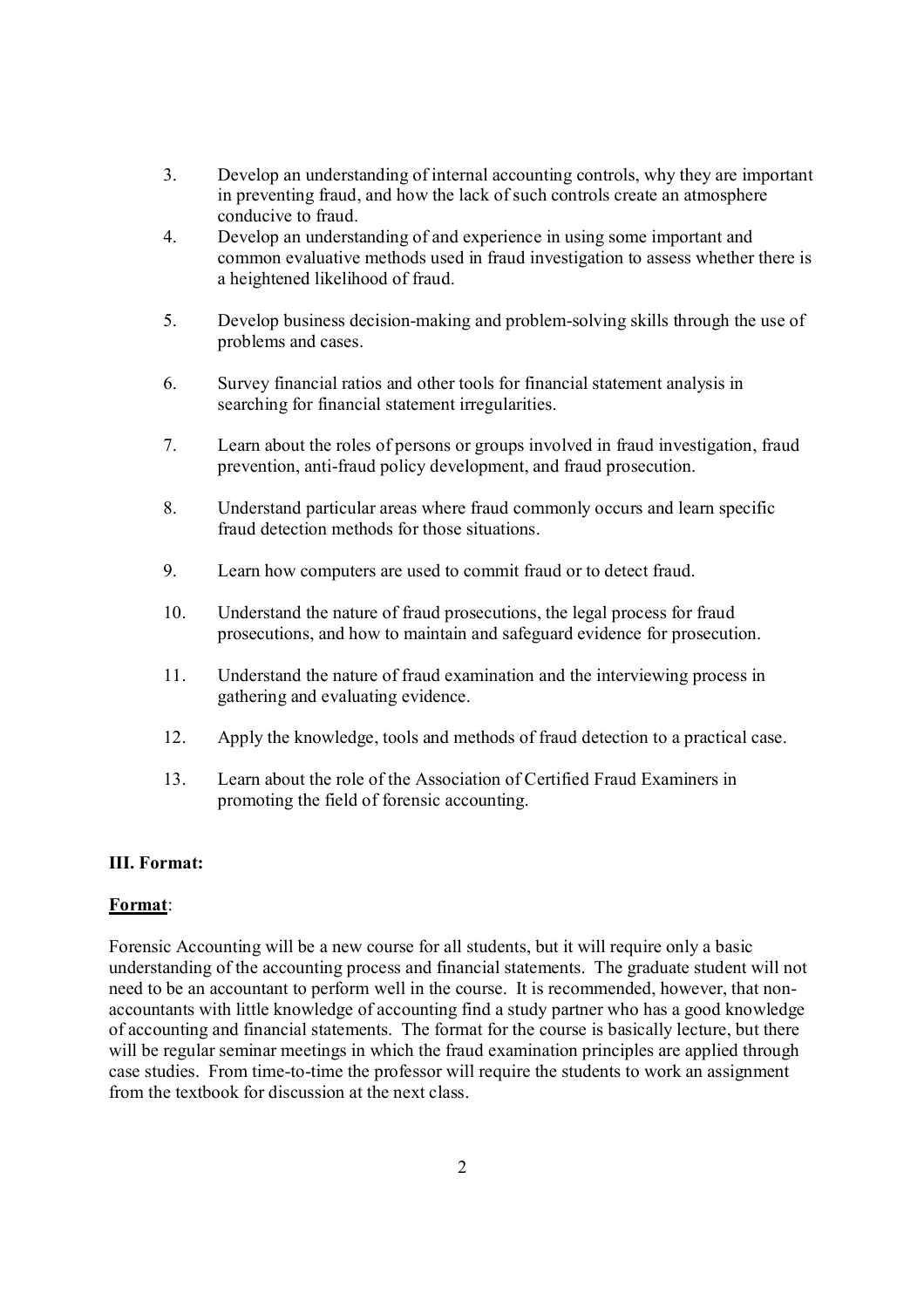Questions and comments are encouraged in class. The professor likes dialog in his classes for several reasons. First, it assures him that his students are listening and learning the material. Second, it builds greater interest and enthusiasm in the class material. Third, student dialog and participation gives the professor more energy. Last, as graduate business students you must learn to reason and converse in a business setting with peers and superiors. This builds experience and confidence in relating to others and in expressing one's ideas. Class discussion will be open and sometimes frank. Be courteous to your fellow students. Do not monopolize all of the discussion, but do not shy away from discussion. Participate fully. Be forewarned, however, the professor has a sense of humor, and he uses it! Have some fun in class.

**Communication:** If the professor needs to communicate with students, this will usually be through the University's e-mail. Unless the professor is instructed otherwise, e-mails will be sent to the student's University e-mail account. The professor has set up this course on Blackboard which will assist with document delivery and communication.

**Cellular phones/Pagers:** Cellular phones and pagers should be switched off (not "vibrate") unless the student has a real, pressing need to receive an anticipated call during class. If a student believes he or she has such a need, the student should contact the professor prior to class and explain the nature of the need. The professor will make a decision regarding whether to allow the student to maintain an active cellular phone/pager based upon the nature of the student's expressed need. Cellular phone conversations, if allowed, must be taken outside the classroom when class is in session.

Laptop Computers: The student is encouraged to bring and use a laptop computer in class. However, the use of a laptop is allowed only so long as such use does not become a distraction to the user or others (e.g., excessive noise, computer games, social network use, e-mail use, Internet use not related to a specific course activity, etc.) and as long as use does not create a hazard (e.g., extension cord in the aisle, etc.). Neither the FEBA, the University nor the professor assume any responsibility for loss or damage to computer equipment brought by any student.

**Audio/Video Recording:** No audio or video recording of classroom activity is permitted without the professor's prior approval. This prohibition includes cellular phone camera functions, laptop computer audio or video functions, and all other digital or analog recording equipment. The professor maintains a right of privacy and copyrights on his course materials and lectures. These should not be infringed upon by any student.

## **V. Course Requirements:**

**Attendance**: Since this course requires learning foundational concepts and applying and building upon them throughout this course, attendance and homework assignments are very important. A student will not be able to "cram" for the midterm and final examinations with much success. The student is expected to attend every class. Non-attendance will be penalized as follows: (a) first absence—no penalty, (b) second to fifth absence—20 points each deducted from the student's total accumulated points for the course, and (c) sixth absence—automatic failure in the course. The professor *will not warn* the student when attendance has been so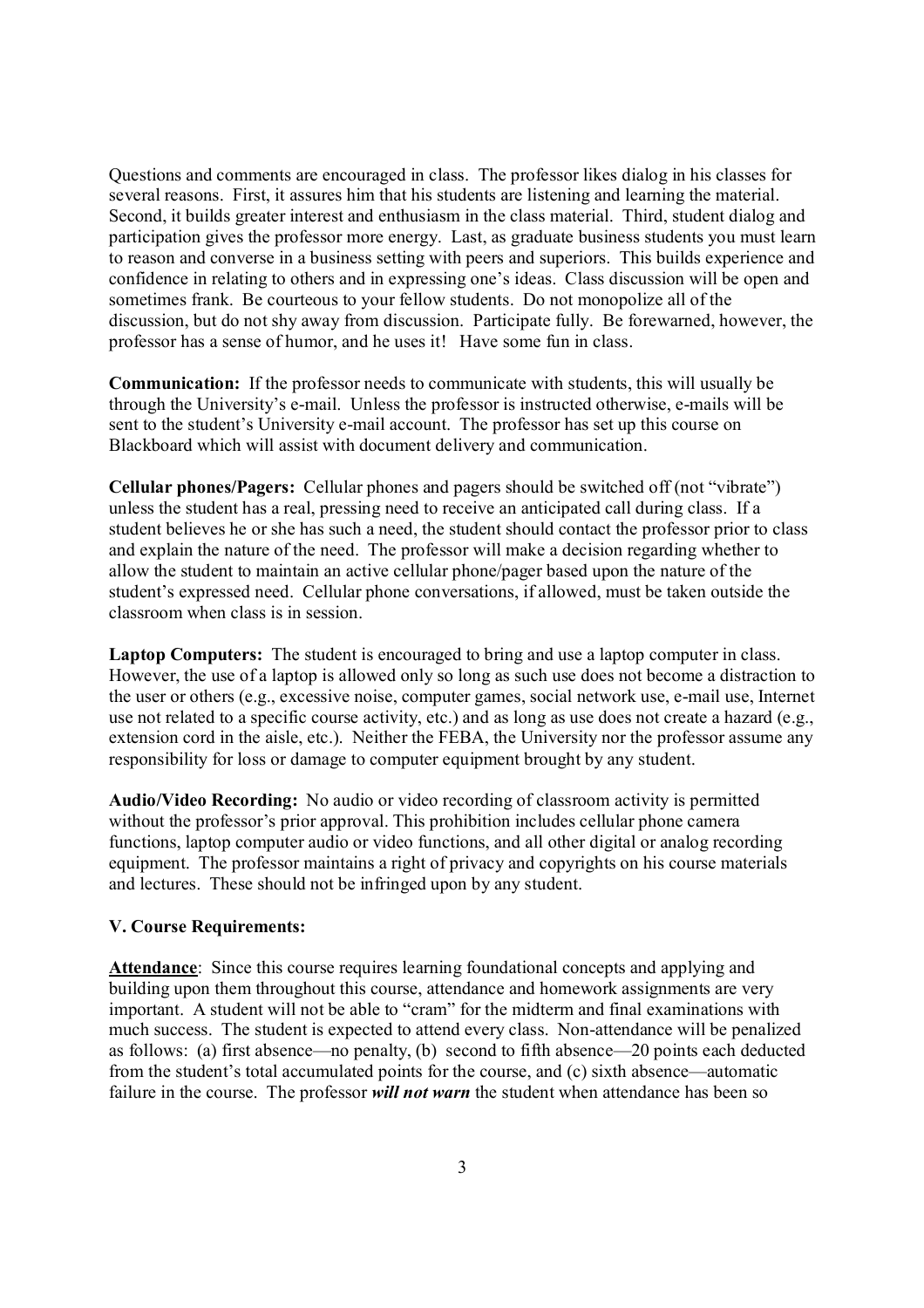deficient that failure based on lack of attendance is likely. Make-up exams and quizzes will not be given except for extraordinary circumstances.

## **Course readings and assignments**:

- **(a) Required text**: *Fraud Examination*, Albrecht, Albrecht, Albrecht and Zimbelman, 3rd Edition (International Version), South-Western/Cengage Learning (2009), ISBN 0-324- 56084-8.
- **(b) Background readings and supplements**: Additional reading materials will be made available to students either as handouts in class, materials on Blackboard, or available online. Chapter outlines of the PowerPoint presentations are available on the McGraw-Hill/Irwin Web site for the textbook. The professor will not distribute copies of the presentations. They are the students' responsibility. Rather than purchasing a student study guide for the textbook, the student should make use of on-line supplemental materials, such as self tests.
- **(c) Assignments**: Weekly assignments in addition to the posted reading assignments may be made by the professor. Weekly reading assignments are posted on the attached tentative schedule. Homework should be completed as directed for discussion at the next class.

# **V. Grading Procedures:**

**1. Total Points**: Grades will be determined based on the student's percentage score on the following grade components:

| Midterm Exam                        | 100 |
|-------------------------------------|-----|
| Final Exam                          | 100 |
| Group Fraud Case                    | 100 |
| Short paper                         | 50  |
| Class Participation and Preparation | 50  |
|                                     |     |
| <b>Total Points</b>                 |     |

**Points**

## **2. Grading Scale**:

|  |  | <b>Final Grade</b> | Percentage |
|--|--|--------------------|------------|
|--|--|--------------------|------------|

| $94 - 100$ |
|------------|
| 87 - 94    |
| $80 - 87$  |
| $73 - 80$  |
| Below 73   |
|            |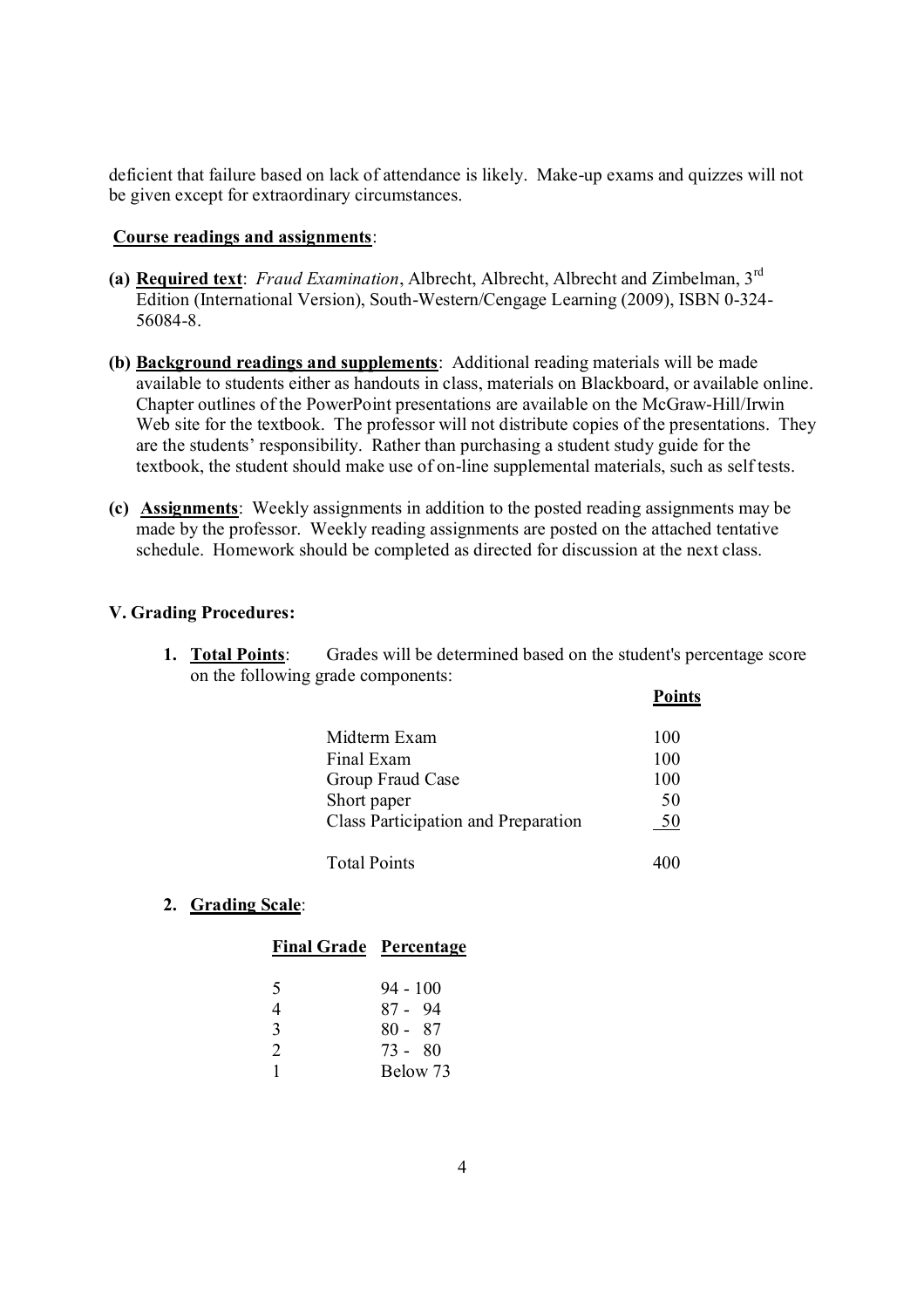- **3. Examinations:** There will be two in-class written examinations in this course both of equal weight. The final exam will not be comprehensive and will cover only the material covered since the midterm examination. The examinations will include an objective questions (multiple choice questions) and discussion questions to test the student's knowledge of the subject matter covered in lectures, the readings, and case analyses. Cell phones are not permitted at the examinations.
- **4. Participation and Preparation**: The student is expected to attend class, be prepared, and contribute to class discussions. A portion of the grade is based on this effort. A student will not be given points for just attending class. Recall a penalty system has been established for failure to attend class. This grade is based on what the student does *in class*.
- **5. Short Paper**: The student will be required to write a short paper on a fraud case. The paper should be about five pages in length describing the parties involved, the fraudulent activities, how the fraud was concealed, how it was discovered, what steps should have been taken to prevent the fraud, and the final legal disposition in the case. Each student must present his or her case in class during one of the last three class periods.
- **6. Group Fraud Case**: Students will be assigned to teams based on interest in working together and on individual skills and knowledge to analyze a representative fraud case. Each student must actively participate in the group case study. Each student must prepare a peer evaluation for each member of the group including him or herself. The professor will adjust an individual's group grade based on how much the individual's average score differs from the mean peer evaluation score for the group. The student within the group that is rated substantially higher than the mean score for the group will receive additional points and the student with a substantially lower score will have points deducted.

## **VI. Academic Integrity**

Each student in this course is expected to abide by the University's Code of Academic Integrity. Any work submitted by a student in this course for academic credit will be the student's own work.

You are encouraged to study together and to discuss information and concepts covered in lecture and the sections with other students. You can give "consulting" help to or receive "consulting" help from such students. However, this permissible cooperation should never involve one student having possession of a copy of all or part of work done by someone else, in the form of an email, an email attachment file, a diskette or other electronic data storage medium, or a hard copy.

Should copying occur, both the student who copied work from another student and the student who gave material to be copied will both automatically receive a zero for the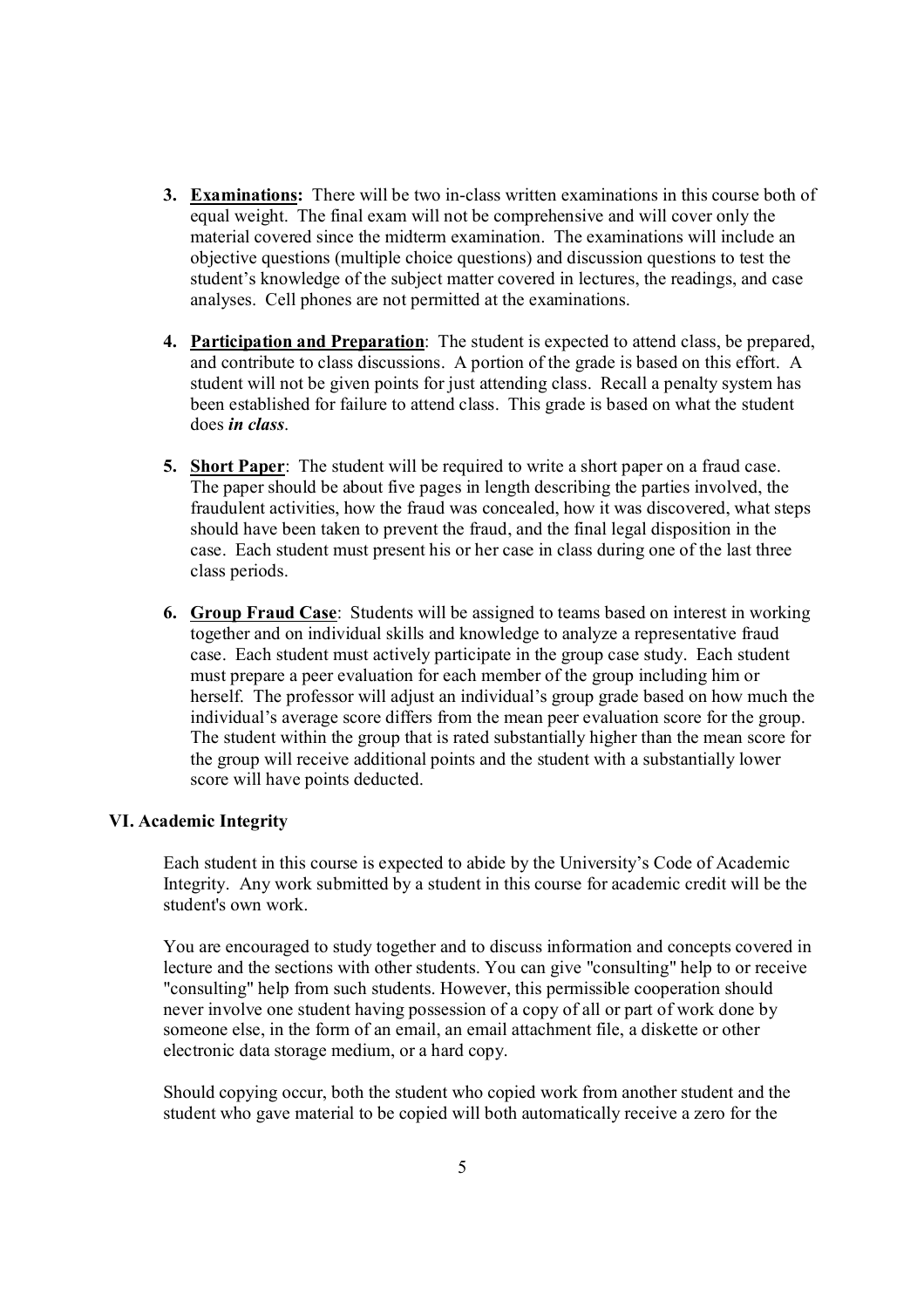assignment. Penalty for violation of this Code can also be extended to include failure of the course and University disciplinary action.

During examinations, you must do your own work. Talking or discussion is not permitted during the examinations, nor comparing papers, copying from others, or collaborating in any way. Any collaborative behavior during the examinations will result in failure on the examination, and may further lead to failure in the course and University disciplinary action.

## **VII. Accommodations for students with disabilities**

In compliance with the University policy and equal access laws, the professor is available to discuss appropriate academic accommodations that may be required for any student with a disability.

**VIII. Tentative Course Schedule: Note the following course schedule may change as deemed necessary by the professor.**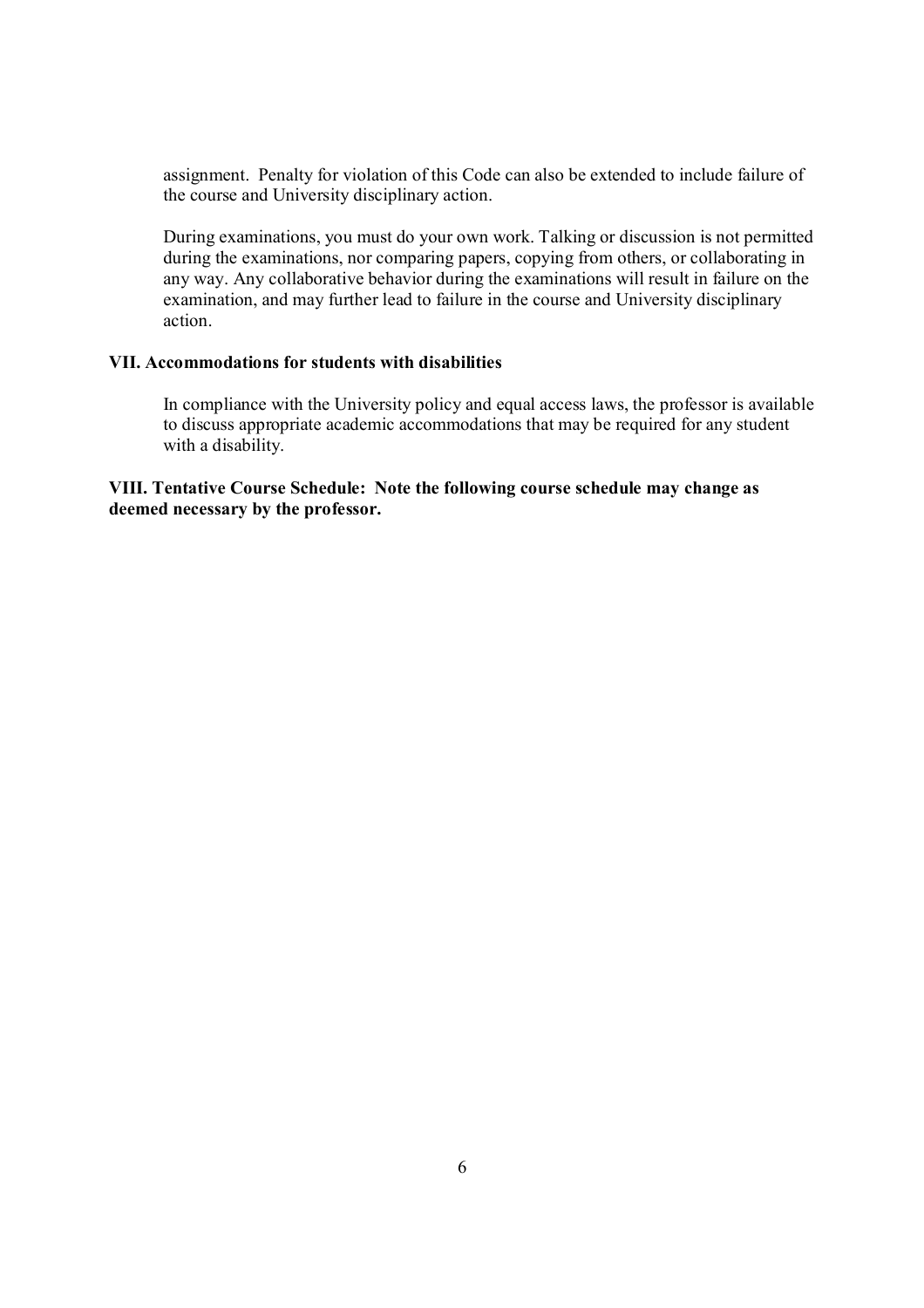#### **Forensic Accounting Dr. A. David Austill Tentative Schedule—Winter Semester 2010**

### **October 12, 2010**

Description: The material in this class is intended to give you an overview of fraud, its nature and the nature of fraud perpetrators. You will be introduced to a new discipline within accounting and business fraud prevention, investigation and consulting. As fraud is a growth industry, so is fraud detection and prosecution. The material in this class provides the foundation for all future classes in this course.

Readings: Albrecht—Chapters 1 and 2 (pp 3-67); Relevant portions of ACFE's Report to the Nations (http://butest.acfe.com/rttn/rttn-2010.pdf )

View: ACFE's Tone at the Top video (http://www.acfe.com/video/VideoBox.asp?Video=tone-at-the-top)

### **October 19, 2010**

Description: The material in this class will give an overview of fraud detection and prevention. This material builds on the material from the first week. The old adage of an ounce of prevention is worth a pound of cure is applicable in fraud. We will consider the role of auditors and loss prevention personnel within an organization, codes of ethics, policies on theft and whistleblowing, treatment of employees, and creating a better culture within the organization to reduce the likelihood of fraud.

Readings: Albrecht—Chapters 3 and 4 (pp 69-130); Ed Zwirn, Sound Skepticism, Internal Auditor, February 2005, pp. 73-77); Josh Martin, Dis-sect-ing the Books, Management Review, June 1998, pp. 47- 51; Roddy Allan, the human face of fraud, CAmagazine, May 2003, pp. 39-48..

### **October 26, 2010**

Description: Following up on the previous two weeks' material we will focus on detecting fraud. Unfortunately for the organization, the fraud has already taken place and the loss has occurred. Here we go into some forensics to answer some relevant questions to the fraud: why has the fraud occurred; how could it have happened; what circumstances within the organization has changed; and have the lifestyles of employees significantly changed to warrant greater scrutiny? Data analysis software useful in fraud detection will be considered.

Readings: Albrecht—Chapters 5 and 6 (pp 131-202); Paul Brazina, On the Trail—How Financial Audits Mark the Path for Forensic Teams, Pennsylvania CPA Journal, Spring 2006, pp. 23-25; Kelly Richmond Pope and Brian Ong, Strategies for Forming an Effective Forensic Accounting Team, The CPA Journal, April 2007, pp. 64-66; Jeffrey C. Steinhoff, Forensic Auditing—A Window to Identifying and Combating Fraud, Waste and Abuse, Journal of Government Financial Management, Summer 2008, pp. 10-15; Alan Sing, Forensic accounting: looking fo clues, Australian CPA, March 1999, pp. 42-44; David Elzinga and David Ray, Ferreting Out Fraud, Security Management, February 1997, pp. 33-37.

#### **November 2, 2010**

Description: Investigating acts of theft and concealment. In this lecture we will look at employees' and other persons' theft activities of including both the taking and concealment of the taking. Specific detection and investigatory techniques will be considered to assist the victim organization. Loss prevention policies and surveillance systems will be reviewed.

Readings: Albrecht—Chapters 7 and 8 (pp. 203-248); Ivor Gottschalk, Kickback crackdown, CAmagazine, January/February 2003, pp. 43-44.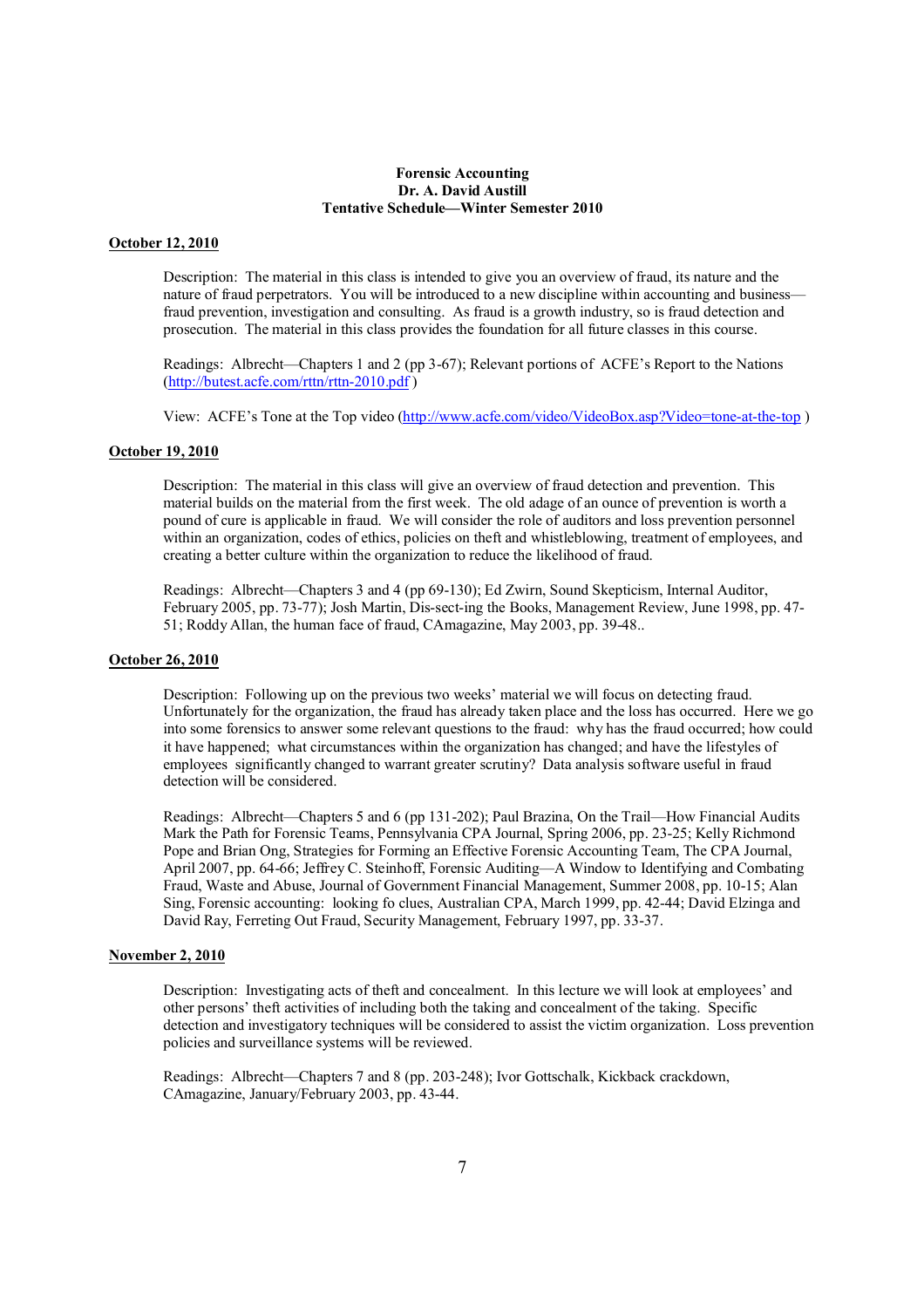View: ACFE's How Fraud Hurts Government (http://www.acfe.com/video/VideoBox.asp?Video=howfraud-hurts-government ).

#### **November 9, 2010**

Description: In this lecture we will building on material from the preceding week and consider fraud committed by employees against their companies or customers, for example, misappropriations, embezzlement, fictitious disbursements, and theft of inventory. Next we will look more specifically into the fraud investigation and inquiry methodology using tools and methods common to fraud investigators. Consideration will be given to how to evaluate an individual's cash or asset situation using the Cash T, the source and application of funds method (expenditure approach), net worth method, and bank deposit method. Finally, we will consider vehicles for finding personal or financial information about an individual, his property or activities.

Readings: Albrecht—Chapters 14 and 9 (pp. 503-528; 249-270); Roddy Allan, The art of asset recovery, CAmagazine, December 2002, pp. 28-30; Crumbley, Heitger and Smith, In direct Methods of Reconstructing Income (Chapter 6), Forensic and Investigative Accounting, pp.6-1 to 30.

#### **November 16, 2010**

Description: The lecture this week goes to the heart of the fraud investigation, namely, the investigation and interview process to find evidence, to elicit confessions or corroborating evidence. We will consider the interview process and documentation of the findings. To test veracity of the examinee, certain tests may be available, including psychological tests or polygraph tests (under limited situations).

Readings: Albrecht—Chapter 10 (pp. 271-352)

### **November 23, 2010**

### *Midterm Examination*

### **November 30, 2010**

Description: This lecture will be the first of three on financial statement fraud. It will primarily look at how financial statement analysis can be a useful forensic accounting tool to evaluate the likelihood of financial statement fraud or to determine what accounts might have been misstated. This lecture will provide an overview of financial statement fraud and how the Sarbanes-Oxley Act of 2002 strives to reduce such fraud. The various roles played by auditors, management, and the audit committee of a publiclytraded company will be considered.

Readings: Albrech—Chapter 11 (pp. 355-400); Statement of Auditing Standards (SAS) 99; Michael F. Rosplock, Advanced Analytical Techniques for Performing Forensic Financial Analysis, Business Credit, June 2001, pp. 26-31; Handouts on financial statement analysis.

#### **December 7, 2010**

Description: This lecture builds on the previous week's material on financial statement fraud and more specifically looks at the sales cycle. The sales cycle related accounts which may be manipulated or misstated include revenue, accounts receivable and inventory accounts. In evaluating the financial statement items of the sales cycle we will look at relevant financial ratios and evaluative techniques, internal control weaknesses and cases involving fraud of these accounts.

Readings: Albrecht—Chapter 12 (pp. 401-446); John F. Monhemius and Kevin P. Durlin, Detecting Circular Cash Flow, Journal of Accountancy, December 2009, pp. 26-30; L.G. Weld, P.M. Bergevin, and L. Magrath, Anatomy of a Financial Fraud: A Forensic Examination of HealthSouth, The CPA Journal, October 2004, pp. 44-49.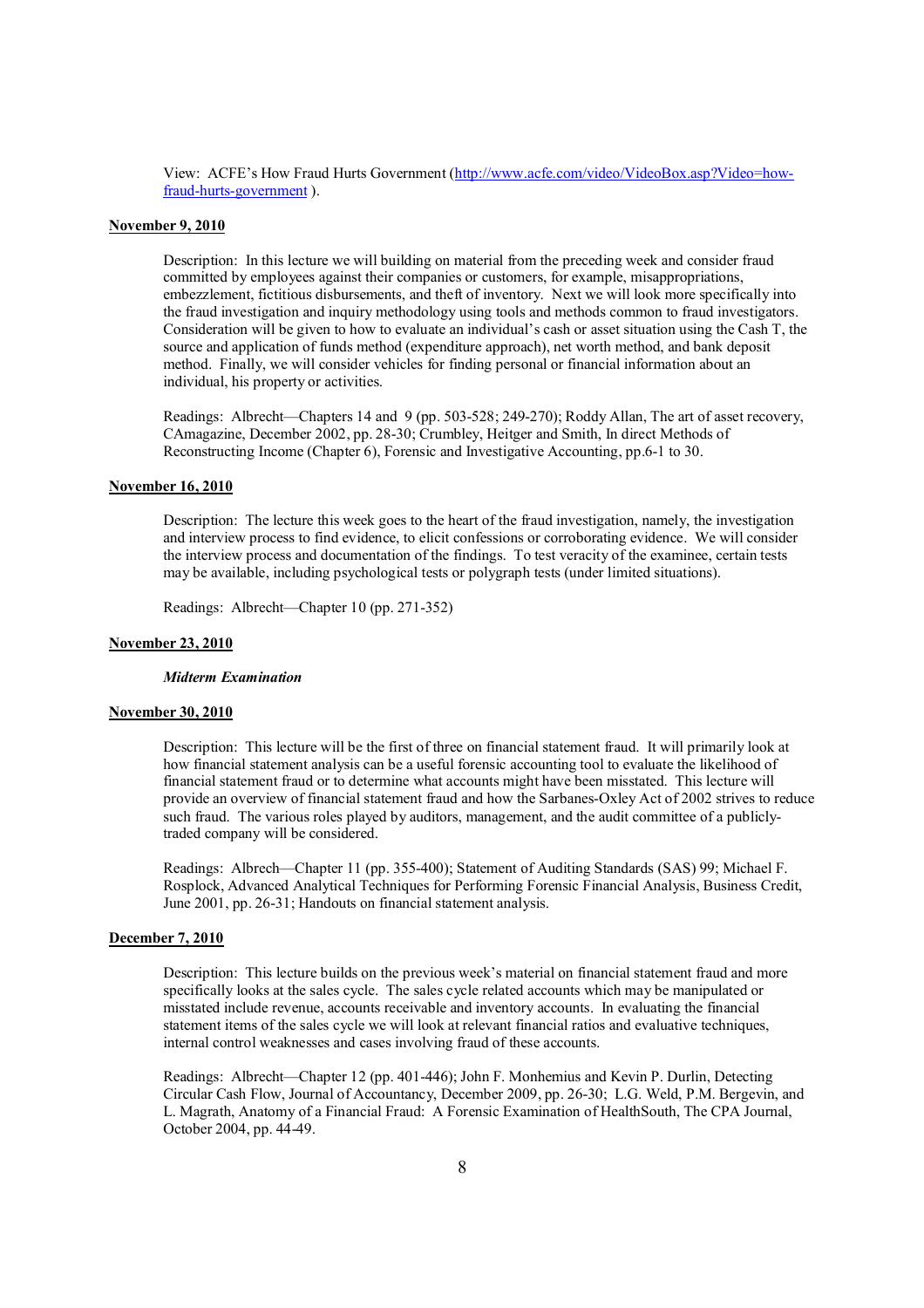#### **December 14, 2010**

Description: In this last lecture on financial statement fraud we will look at fraud involving understatement of liabilities, overstatement of other assets, and inadequate disclosures. Noncash transactions and offbalance sheet transactions will be considered (e.g., Enron's use of SPEs to hide contractual liabilities).

Readings: Albrecht—Chapter 13 (pp. 447-500).

#### **December 21, 2010**

Description: The lecture material this week will be lighter than for previous weeks and will focus on consumer fraud. Investment or marketing scams and theft of identification activities will be highlighted. Some of these fraudulent schemes use the Internet, some are small, and some investment pyramid schemes bilk investors out of hundreds of millions of assets (e.g., Bernard Madoff).

Readings: Albrech—Chapter 15 (pp. 529-564).

### **December 28**—*No Class (Holiday!)*

### **January 4, 2011**

Description: The lecture covers a plethora of areas of fraud, including bankruptcy fraud, tax fraud, and fraud in divorce situations. The idea is to bring all of these areas of fraud into context in applying principles on forensic accounting already discussed. Regarding tax fraud, some of the fraud proof techniques in indirect determination of income have already been discussed.

Readings: Albrecht—Chapter 16 (pp.565-602).

## **Time and Date to Be Announced**

Description: This lecture looks at criminal activity and money laundering. We will explore some criminal activities involving white collar fraud and how money laundering is used by the criminal element.

Readings: Crumbley et al., Chapter 7—Money Laundering and Transnational Financial Flows, pp. 7-1 to 35; Stefan Hunt, On or off book fraud, Management Accounting, November 1997; Joseph T. Wells, Follow the Greenback Road, Journal of Accountancy, November 2003, pp. 84-87).

Presentation of short papers.

#### **January 11, 2011**

Description: This lecture focuses on fraud in electronic commerce and cyber crimes. Issues in these areas involve what constitutes cyber crimes, attacks on tangible and intangible assets, American and international law on cyber crime, and systems controls that are necessary to prevent fraud in electronic commerce. We will also look at the process of collecting electronic data

Readings: Albrecht—Chapter 17 (pp. 603-620; Geoff Tyler, When computers must give up their secrets, Management Services, October 1997, pp. 30-32.

Presentation of short papers.

## **January 18, 2011**

Description: In this lecture we will look at how to make the case against a fraud perpetrator in either a civil or criminal trial. We will look at the litigation process as it pertains to the fraud investigator and the perpetrator. Proper evidence management will be discussed to assure admissibility at trial. Finally, we will